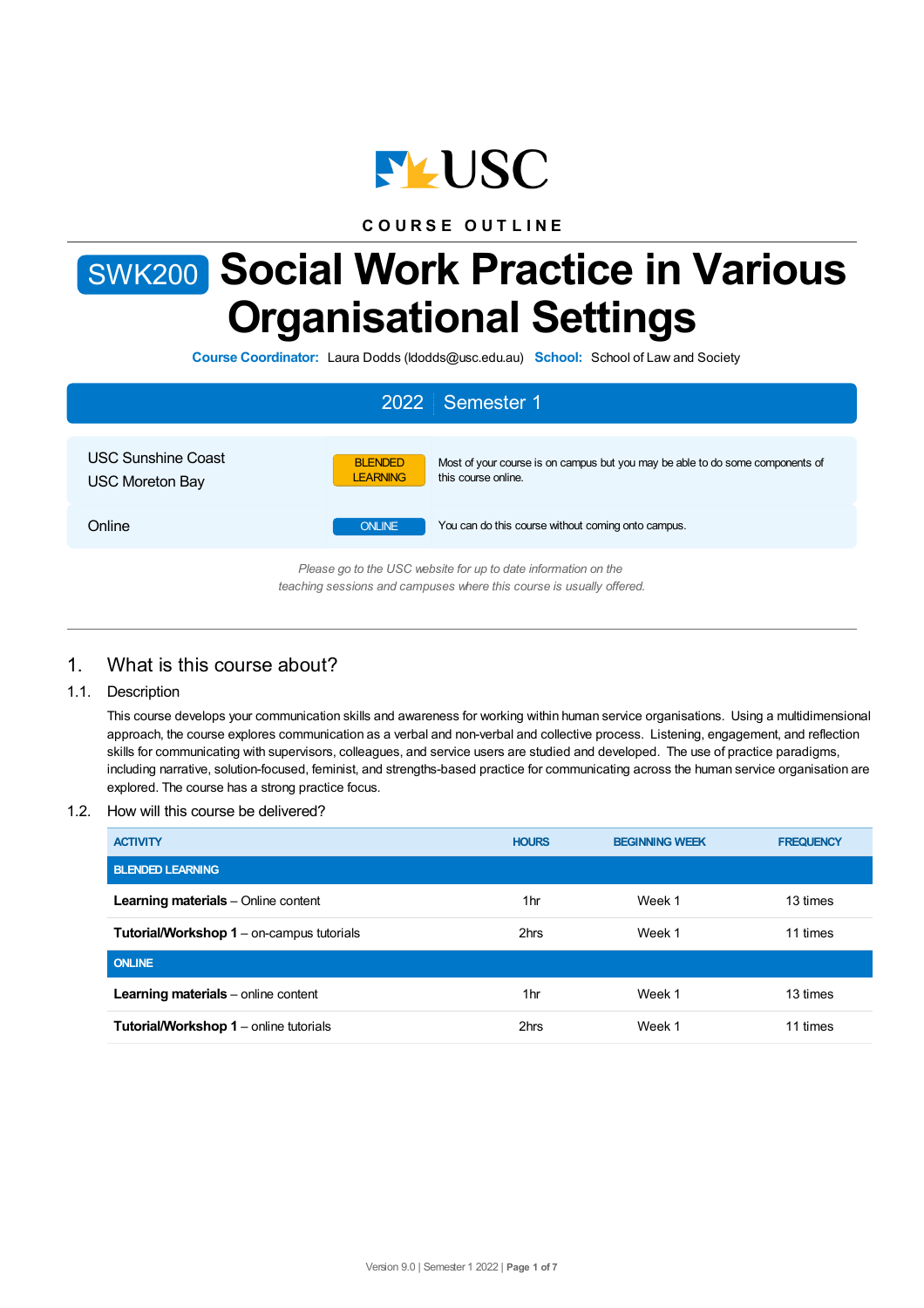## 1.3. Course Topics

Practice with ethically and culturally diverse clients

Practice in health settings

Practice in aged-care settings

Practice in rural and remote settings

Practice in youth, children and family setting (including domestic violence settings)

Practice in mental health and alcohol/drug settings

Practice in criminal justice settings

Practice in eco-social work settings

# 2. What level is this course?

## 200 Level (Developing)

Building on and expanding the scope of introductory knowledge and skills, developing breadth or depth and applying knowledge and skills in a new context. May require pre-requisites where discipline specific introductory knowledge or skills is necessary. Normally, undertaken in the second or third full-time year of an undergraduate programs.

# 3. What is the unit value of this course?

12 units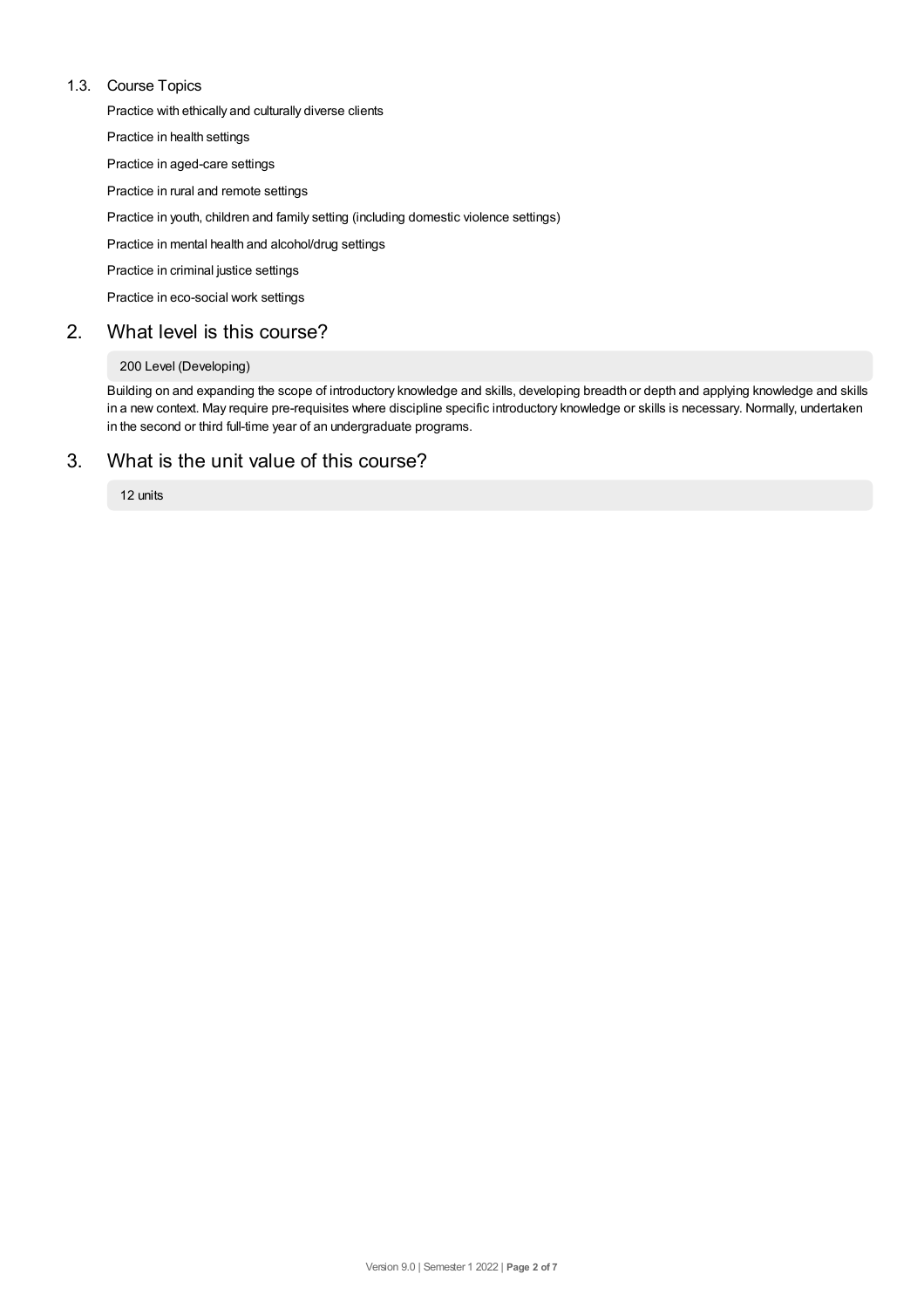# 4. How does this course contribute to my learning?

| <b>COURSE LEARNING OUTCOMES</b> |                                                                                                                                                                        | <b>GRADUATE QUALITIES MAPPING</b>                                      | PROFESSIONAL STANDARD MAPPING                                                                                                                                                                                                                                                                   |  |  |
|---------------------------------|------------------------------------------------------------------------------------------------------------------------------------------------------------------------|------------------------------------------------------------------------|-------------------------------------------------------------------------------------------------------------------------------------------------------------------------------------------------------------------------------------------------------------------------------------------------|--|--|
|                                 | On successful completion of this course, you<br>should be able to                                                                                                      | Completing these tasks successfully will<br>contribute to you becoming | <b>Australian Association of Social Workers</b>                                                                                                                                                                                                                                                 |  |  |
| $\blacktriangleleft$            | Review and critique communication<br>skills, theories, and information relevant<br>to working in organisations and indicate<br>how they condition social work practice | Knowledgeable                                                          | 4.2 - Understand and articulate social<br>work and other relevant theories and<br>concepts<br>5.2 - Work collaboratively<br>6.2 - Communicate the details and nature<br>of the service offered to people                                                                                        |  |  |
|                                 | Use verbal and non-verbal<br>communications for assessment and<br>engagement with individuals, families,<br>groups, and communities                                    | Knowledgeable<br>Empowered                                             | 2.1 - Represent the social work profession<br>with integrity and professionalism<br>2.2 - Behave in a professional manner and<br>be accountable for all actions and<br>decisions<br>6.1 - Communicate with a diverse range of<br>people                                                         |  |  |
| $\left( 3\right)$               | Apply theories and concepts of<br>collaborative, solution-focused<br>interventions to practice scenarios                                                               | Empowered                                                              | 2.2 - Behave in a professional manner and<br>be accountable for all actions and<br>decisions<br>4.2 - Understand and articulate social<br>work and other relevant theories and<br>concepts<br>5.3 - Use a range of social work methods<br>and techniques appropriate to the area of<br>practice |  |  |
| $\left 4\right\rangle$          | Identify practice challenges and<br>articulate how a social worker can<br>exercise agency consistent with practice<br>frameworks and ethics                            | Empowered<br>Ethical                                                   | 1.1 - Practise in accordance with the<br>AASW Code of Ethics<br>1.2 - Manage ethical dilemmas and issues<br>arising in practice                                                                                                                                                                 |  |  |
| 6                               | Utilise integrated and reflective thinking<br>to explore interpersonal relationships<br>with supervisors, colleagues, and<br>service users                             | Creative and critical thinker<br>Sustainability-focussed               | 5.2 - Work collaboratively<br>6.3 - Work with others in a team<br>environment<br>8.1 - Actively participate in professional<br>supervision<br>8.3 - Where appropriate, to contribute to<br>the professional development of others                                                               |  |  |

# 5. Am Ieligible to enrol in this course?

Refer to the USC [Glossary](https://www.usc.edu.au/about/policies-and-procedures/glossary-of-terms-for-policy-and-procedures) of terms for definitions of "pre-requisites, co-requisites and anti-requisites".

## 5.1. Pre-requisites

Not applicable

## 5.2. Co-requisites

Not applicable

# 5.3. Anti-requisites

SWK402

# 5.4. Specific assumed prior knowledge and skills (where applicable)

Not applicable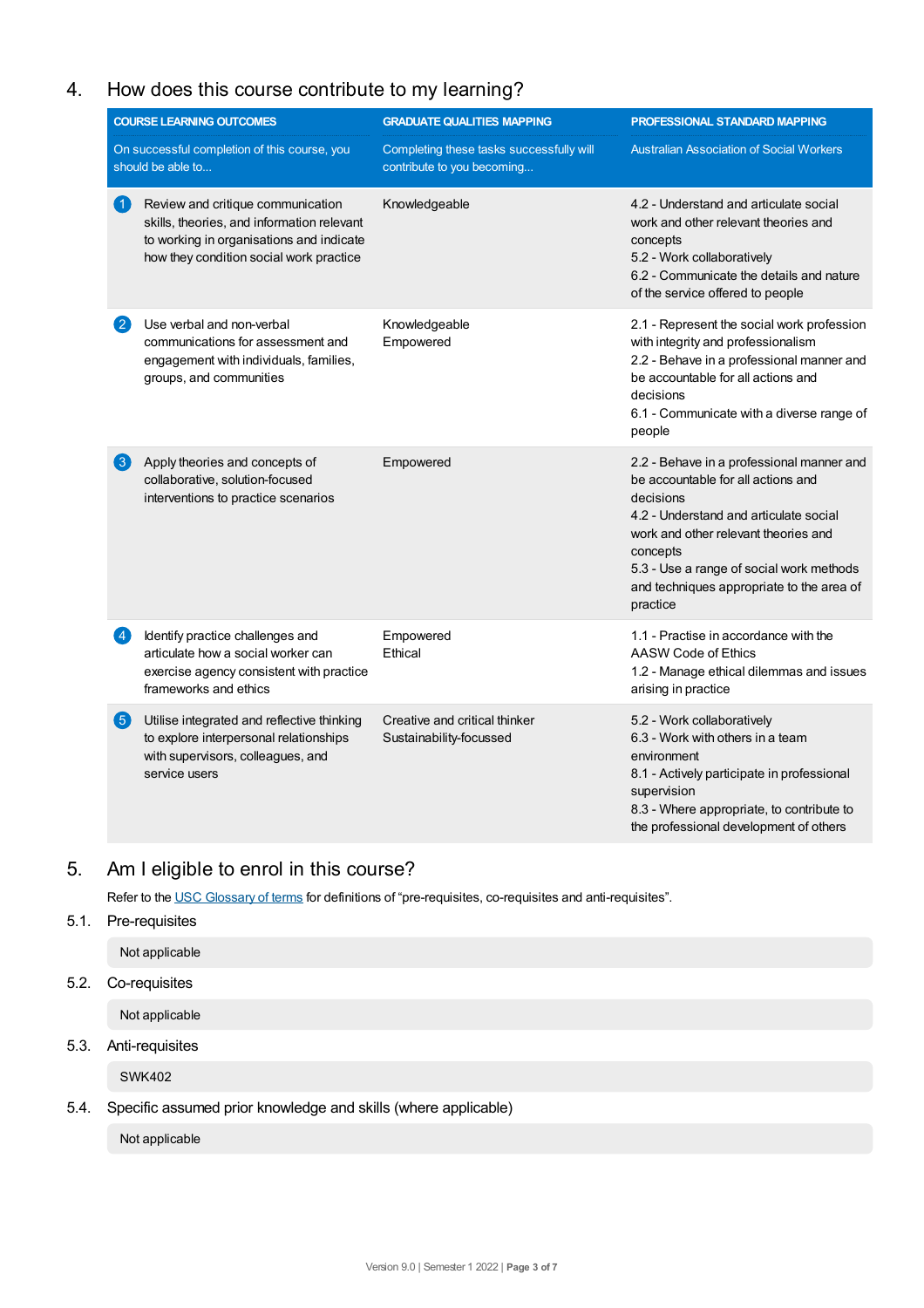# 6. How am Igoing to be assessed?

# 6.1. Grading Scale

## Standard Grading (GRD)

High Distinction (HD), Distinction (DN), Credit (CR), Pass (PS), Fail (FL).

# 6.2. Details of early feedback on progress

Early feedback will be provided with the first quiz in Week 3 and with activities in the weekly tutorial sessions.

# 6.3. Assessment tasks

| <b>DELIVERY</b><br><b>MODE</b> | <b>TASK</b><br>NO. | <b>ASSESSMENT</b><br><b>PRODUCT</b> | <b>INDIVIDUAL</b><br><b>OR GROUP</b> | <b>WEIGHTING</b><br>$\frac{9}{6}$ | <b>WHAT IS THE</b><br><b>DURATION /</b><br>LENGTH? | <b>WHEN SHOULD I</b><br><b>SUBMIT?</b> | <b>WHERE SHOULD I</b><br><b>SUBMIT IT?</b>               |
|--------------------------------|--------------------|-------------------------------------|--------------------------------------|-----------------------------------|----------------------------------------------------|----------------------------------------|----------------------------------------------------------|
| All                            | 1                  | Quiz/zes                            | Individual                           | 25%                               | 30 minute<br>each                                  | Refer to Format                        | Online Test (Quiz)                                       |
| All                            | $\overline{2}$     | Artefact - Creative.<br>and Oral    | Individual                           | 35%                               | 5-7 minute<br>video                                | Week 10                                | Online Discussion<br>Board                               |
| All                            | 3                  | <b>Written Piece</b>                | Individual                           | 40%                               | 1.500 words                                        | Week 12                                | Online Assignment<br>Submission with<br>plagiarism check |

# **All - Assessment Task 1:** Quizzes

| <b>GOAL:</b>     | The goal of this assessment task is to demonstrate an understanding of the content covered in the course. |                                     |  |
|------------------|-----------------------------------------------------------------------------------------------------------|-------------------------------------|--|
| <b>PRODUCT:</b>  | Quiz/zes                                                                                                  |                                     |  |
| <b>FORMAT:</b>   | You will have 3 guizzes throughout the semester beginning in Week 3, 8 and 13                             |                                     |  |
| <b>CRITERIA:</b> | No.                                                                                                       | <b>Learning Outcome</b><br>assessed |  |
|                  | Accuracy of course information and course concepts.                                                       | 02345                               |  |
|                  | 2<br>Develop effective responses to practice challenges situations                                        | (3)(4)                              |  |
|                  |                                                                                                           |                                     |  |

#### **All - Assessment Task 2:** Simulated Social Worker Vignette

| <b>GOAL:</b>     | ethics.                                                               | To identify practice challenges and articulate<br>how a social worker can exercise agency<br>consistent with practice frameworks and |                                     |  |  |
|------------------|-----------------------------------------------------------------------|--------------------------------------------------------------------------------------------------------------------------------------|-------------------------------------|--|--|
| <b>PRODUCT:</b>  | Artefact - Creative, and Oral                                         |                                                                                                                                      |                                     |  |  |
| <b>FORMAT:</b>   | You will conduct a recorded 5-7 minute shareable video in MP4 format. |                                                                                                                                      |                                     |  |  |
| <b>CRITERIA:</b> | No.                                                                   |                                                                                                                                      | <b>Learning Outcome</b><br>assessed |  |  |
|                  | 1                                                                     | Application of intervention approach                                                                                                 | 26                                  |  |  |
|                  | $\overline{2}$                                                        | Effective demonstration of critical thinking and verbal and non-verbal communication skills<br>in interpersonal relationships        | 26                                  |  |  |
|                  | 3                                                                     | Identify practice challenge and articulate a plan of action consistent with your practice<br>framework and professional ethics       | 214                                 |  |  |
|                  |                                                                       |                                                                                                                                      |                                     |  |  |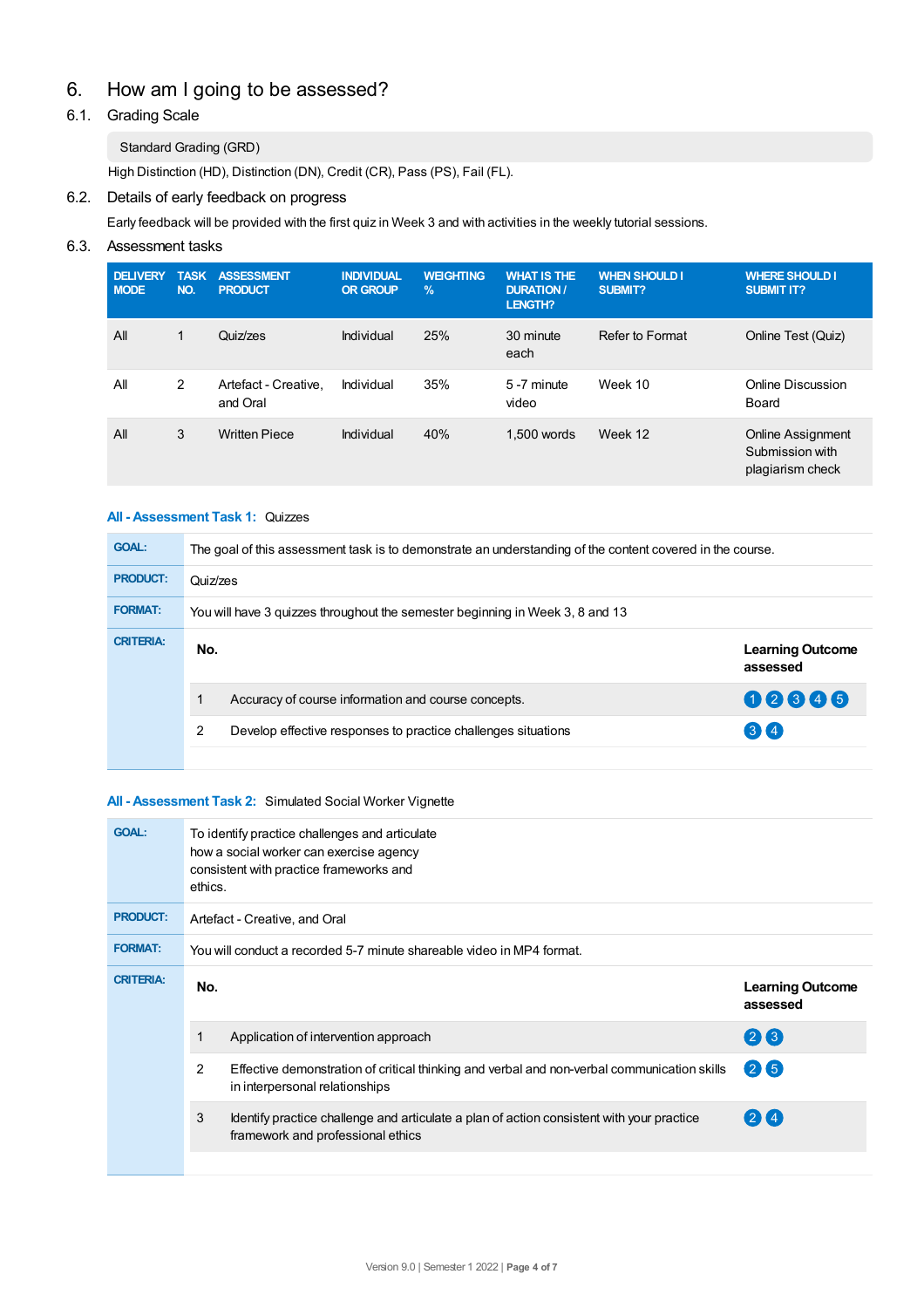#### **All - Assessment Task 3:** Reflective Essay

| <b>GOAL:</b>     | The goal of this assessment task is to critically reflect on the various social work and human service settings in relation to<br>your own personal attributes, values, interests and career goals. |                                                                                                                                  |                                     |  |  |
|------------------|-----------------------------------------------------------------------------------------------------------------------------------------------------------------------------------------------------|----------------------------------------------------------------------------------------------------------------------------------|-------------------------------------|--|--|
| <b>PRODUCT:</b>  | <b>Written Piece</b>                                                                                                                                                                                |                                                                                                                                  |                                     |  |  |
| <b>FORMAT:</b>   | A reflective writing piece that clearly identifies your critical review of course topics in relation to your personal attributes,<br>values, interests and career goals                             |                                                                                                                                  |                                     |  |  |
| <b>CRITERIA:</b> | No.                                                                                                                                                                                                 |                                                                                                                                  | <b>Learning Outcome</b><br>assessed |  |  |
|                  |                                                                                                                                                                                                     | Critically analyse and apply your communication skills in working within various social work<br>and human service organisations. | 【 1                                 |  |  |
|                  | 2                                                                                                                                                                                                   | Demonstrate reflective and critical practice within social work and human service<br>organisations.                              | (4)(5)                              |  |  |
|                  | 3                                                                                                                                                                                                   | Apply theory and knowledge to being an effective member of a social work and human<br>services organisation.                     | $(1)$ $(3)$ $(4)$                   |  |  |
|                  |                                                                                                                                                                                                     |                                                                                                                                  |                                     |  |  |

# 7. Directed study hours

A 12-unit course will have total of 150 learning hours which will include directed study hours (including online if required), self-directed learning and completion of assessable tasks. Directed study hours may vary by location. Student workload is calculated at 12.5 learning hours per one unit.

# 8. What resources do I need to undertake this course?

Please note: Course information, including specific information of recommended readings, learning activities, resources, weekly readings, etc. are available on the course Canvas site– Please log in as soon as possible.

#### 8.1. Prescribed text(s) or course reader

There are no required/recommended resources for this course.

#### 8.2. Specific requirements

Nil

## 9. How are risks managed in this course?

Health and safety risks for this course have been assessed as low. It is your responsibility to review course material, search online, discuss with lecturers and peers and understand the health and safety risks associated with your specific course of study and to familiarise yourself with the University's general health and safety principles by reviewing the online [induction](https://online.usc.edu.au/webapps/blackboard/content/listContentEditable.jsp?content_id=_632657_1&course_id=_14432_1) training for students, and following the instructions of the University staff.

# 10. What administrative information is relevant to this course?

#### 10.1. Assessment: Academic Integrity

Academic integrity is the ethical standard of university participation. It ensures that students graduate as a result of proving they are competent in their discipline. This is integral in maintaining the value of academic qualifications. Each industry has expectations and standards of the skills and knowledge within that discipline and these are reflected in assessment.

Academic integrity means that you do not engage in any activity that is considered to be academic fraud; including plagiarism, collusion or outsourcing any part of any assessment item to any other person. You are expected to be honest and ethical by completing all work yourself and indicating in your work which ideas and information were developed by you and which were taken from others. You cannot provide your assessment work to others.You are also expected to provide evidence of wide and critical reading, usually by using appropriate academic references.

In order to minimise incidents of academic fraud, this course may require that some of its assessment tasks, when submitted to Canvas, are electronically checked through Turnitin. This software allows for text comparisons to be made between your submitted assessment item and all other work to which Turnitin has access.

#### 10.2. Assessment: Additional Requirements